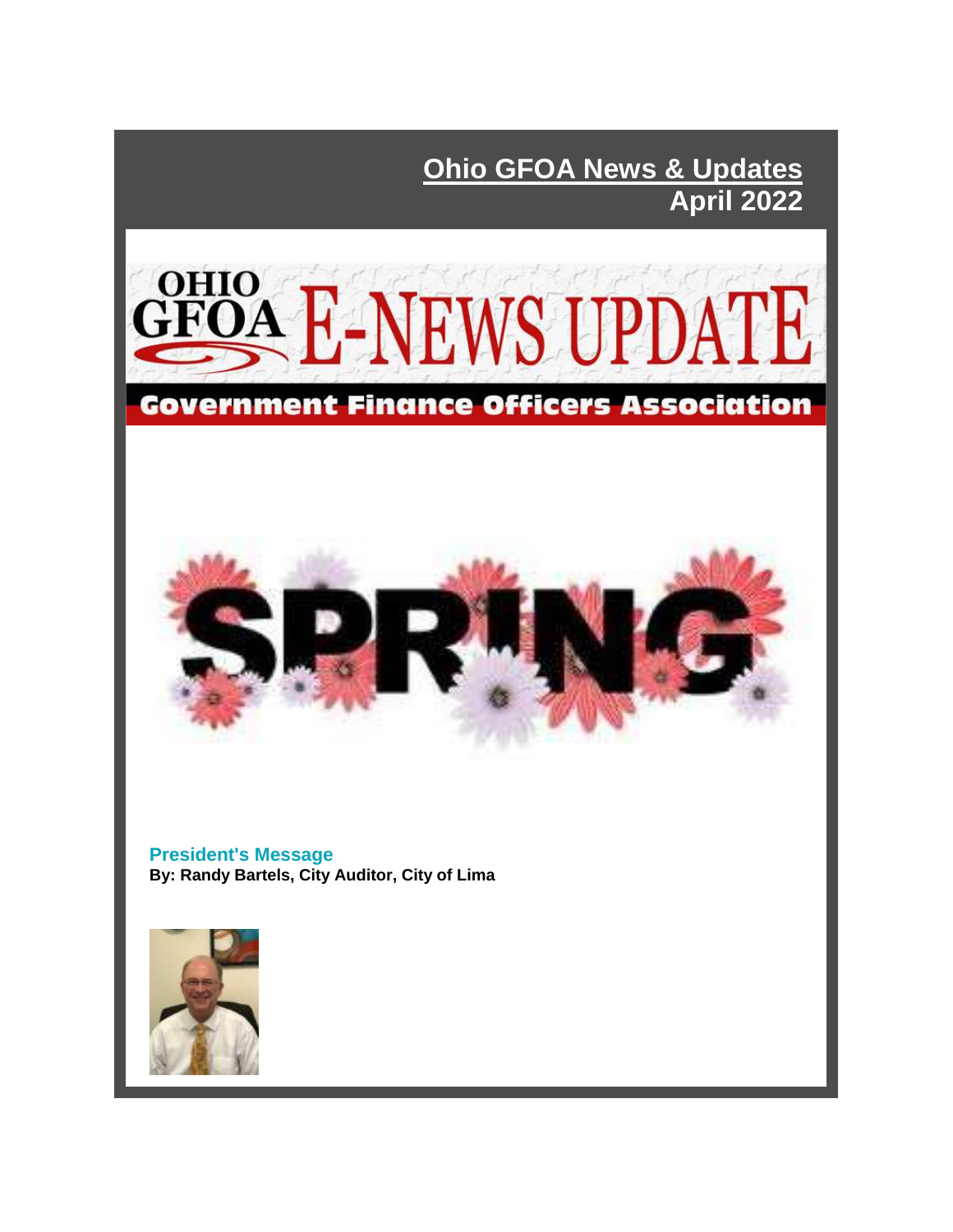If you are anything like me you enjoy your role as a finance officer in the government arena. Honestly, there hasn't been a day in the past 22 years that I have dreaded going to work. Sure, some days are better than others, but I truly love what I do. That said, I don't plan to work forever, as I am sure most of you don't. That raises the question of how to ensure there are adequate, qualified individuals to take over when it is time for us to move on.

For that reason, Ohio GFOA has started work on a Student Outreach Program. Our goal is to build connections with our colleges and universities, in an effort to talk with students about possible careers in government finance. I have been reminded, recently, that there is very little exposure to government finance and accounting in the school environment. Especially as an undergrad student, at best, you may have one or two courses that contain material related to the government finance/accounting field. Our efforts with this program are intended to acquaint students with the possibilities and opportunities that are available to them in the government sector.

This program is still in the early stages, but we do plan to invite interested students to a reception at our annual conference in October. Hopefully, by interacting with current finance officers, we can spark some desire to explore these opportunities further. You can help. If you have an existing relationship with a current student, college and/or university and would be willing to share contact information it would be greatly appreciated. Please feel free to contact me, via email, at [randy.bartels@cityhall.lima.oh.us.](mailto:randy.bartels@cityhall.lima.oh.us)

As always, thank you for what you do in the profession to ensure our communities continue to thrive in these challenging times.

#### **Shining Light on Government Transparency in Ohio By: Keith Faber, Ohio Auditor of State**



This time of year, the Auditor's office likes to take a moment to reflect on the state of transparency in Ohio. In 2020, I launched the StaRS program to encourage public entities to be more open and transparent. The stars ratings were created to acknowledge the accomplishments of those that were meeting Ohio's public record laws, and also to recognize those public bodies that were exceeding those legal standards by implementing a number of identified best practices.

While the State Auditor has always audited public record compliance, this additional acknowledgement of the efforts being made to serve the public and provides incentive to do more, when possible, in making records more accessible. [Read more.](https://files.constantcontact.com/b4c35adc001/42de1898-757f-449c-849d-5728a4328549.pdf?rdr=true)..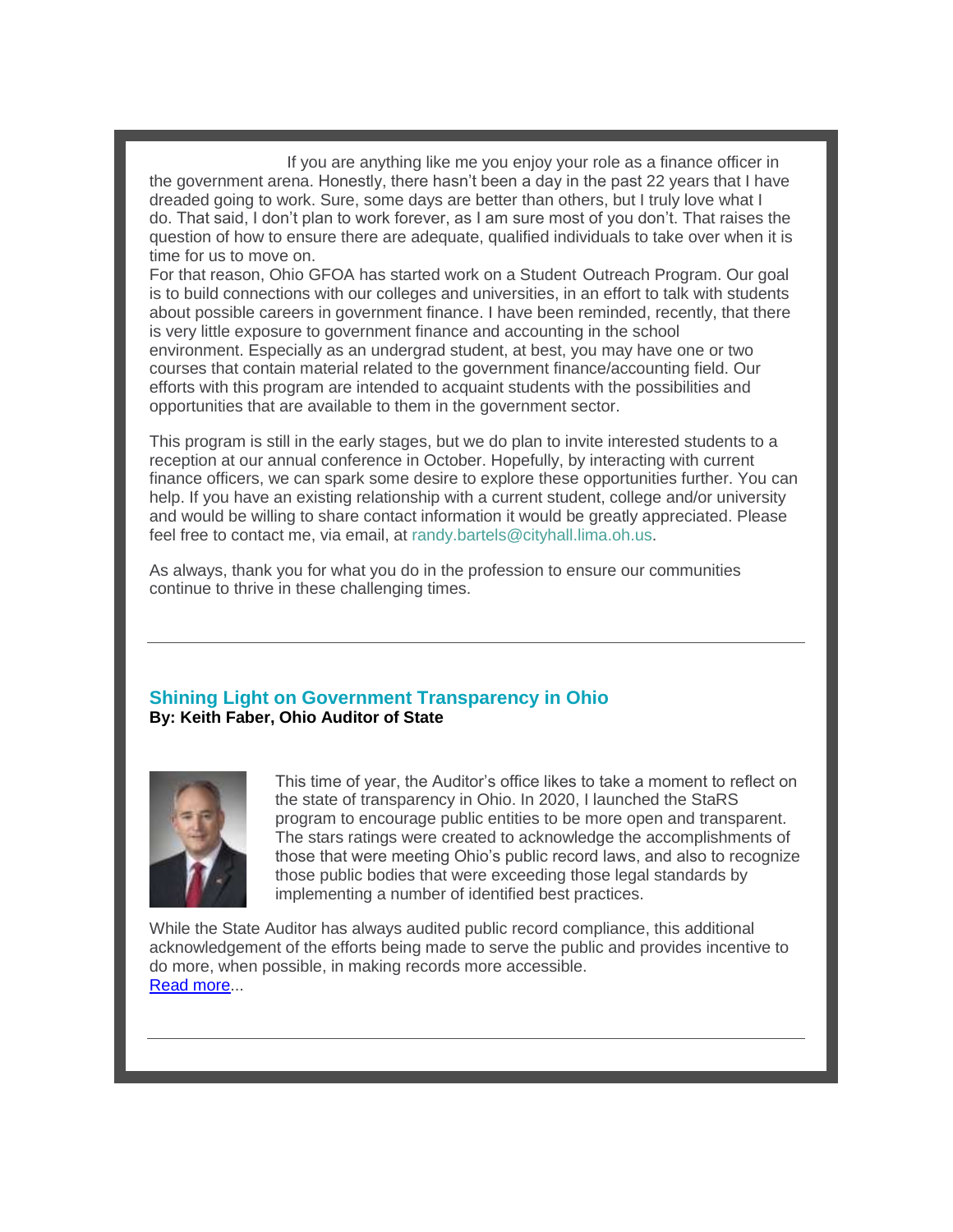#### **Serving Ohio's Communities and Residents By: Robert Sprague, Ohio Treasurer of State**



There's no doubt, we're living in uncertain times both here at home and around the world. Inflation is rising with no signs of slowing down, supply chain and shipping bottlenecks continue to make it difficult for businesses and consumers to obtain the materials and goods they need, and upheavals in energy markets are further exacerbating these issues. Needless to say, Ohioans are feeling the squeeze.

The Treasurer's office is here to be a resource for you. That's why we're hard at work identifying new and innovative ways to help Ohio's local

officials, businesses, and residents navigate these challenges and prepare for the future.

[Read more.](https://files.constantcontact.com/b4c35adc001/9edc4f08-0de9-4daf-9ce1-1b1e5cf71bfb.pdf?rdr=true)..



### **Changes to COA Application Requirements**

GFOA's Certificate of Achievement for Excellence in Financial Reporting Award Program (COA) will begin requiring all applicants to submit the calculation of the net investment in capital assets they report for governmental activities and business-type activities, as applicable, on their government-wide statements of net position. The requirement went into effect for all COA applications submitted on or after March 1, 2022. [Learn more.](https://www.gfoa.org/coa-award)..



### **The New Electronic GAAFR is Here!**

The new electronic GAAFR has been updated to incorporate all new authoritative guidance through GASB Statement No. 97, and GASB's Implementation Guide updates through June 30, 2021. Read more about the highlights [here.](http://gfoa.informz.net/z/cjUucD9taT0xMDM4NDA3OSZwPTEmdT0xMDA5ODIwODA3JmxpPTkxOTAzOTkz/index.html)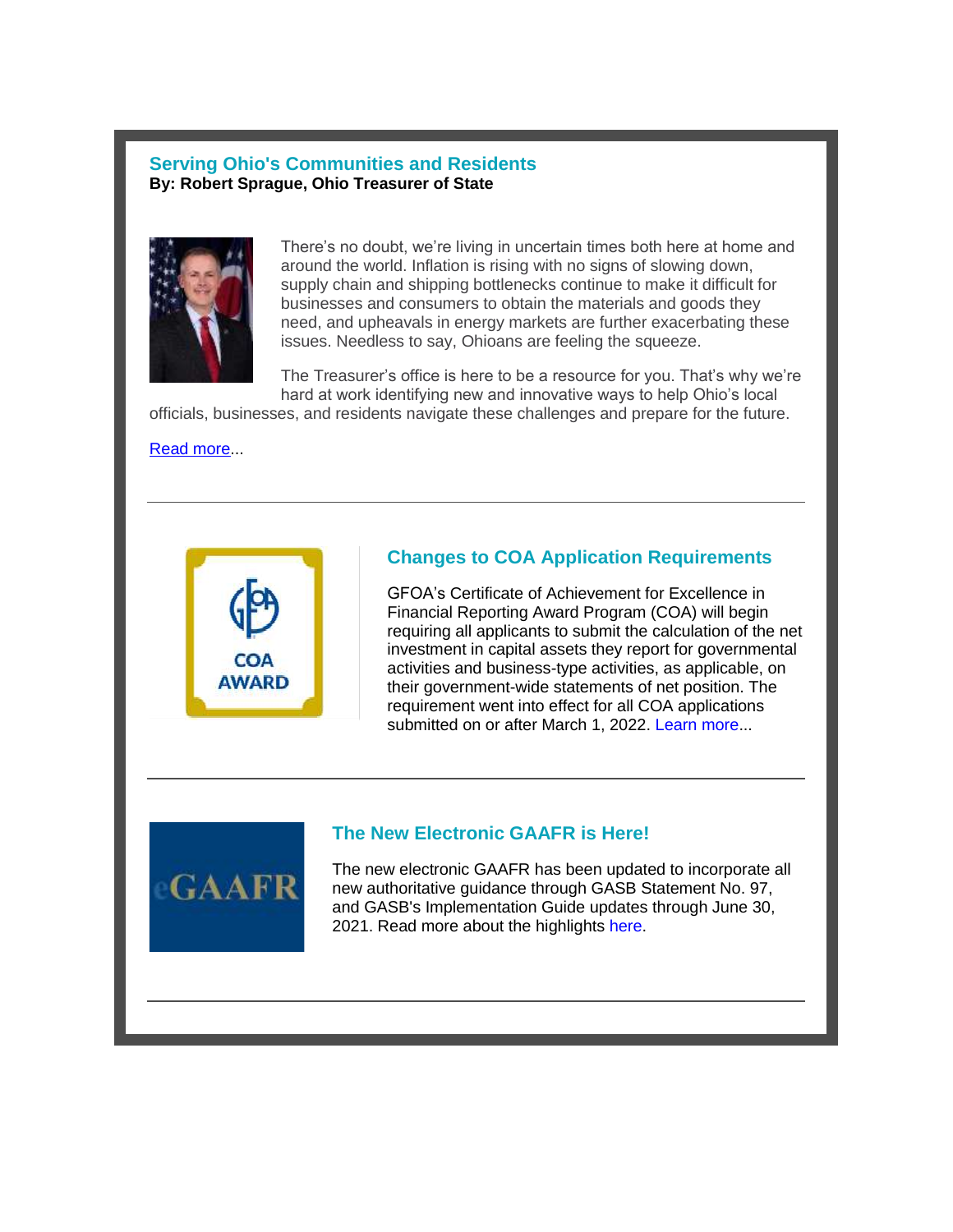

# **2022 Educational Opportunities**

### *Ethics Law Training*

The Commission is currently scheduling on-site "live" sessions, since they provide for such robust interaction and opportunities for questions. For those who are more comfortable with distance learning for now, the Ethics Commission has numerous options

that allow for safe and effective training regarding the Ohio Ethics Law. To schedule an inperson session or a webinar customized just for your public entity, please email [susan.willeke@ethics.ohio.gov.](mailto:susan.willeke@ethics.ohio.gov)

## *Continuing Legal Education Classes*

The Ohio Ethics Commission and the Ohio Board of Professional Conduct have teamed up, once again, to provide three Continuing Legal Education (CLE) courses for public practice attorneys. The 2022 CLE classes are free of charge and have been approved for 2.5 hours of attorney professional conduct instruction. [Learn more.](https://disclosure.ethics.ohio.gov/Registration/ClassList/Index/2)..

Questions? Email [susan.willeke@ethics.ohio.gov](mailto:susan.willeke@ethics.ohio.gov) or call (614) 466-7090.



# **2022 Scholarship Opportunities!**

Ohio GFOA is offering five (5) scholarships. Click [here](https://www.ohgfoa.com/scholarships) for a complete listing. The deadline to apply is **July 11, 2022**.



### **Nominate a Candidate for an Ohio GFOA Award!**

Getting nominated for an award can lead to a boost of confidence. Click [here](https://www.ohgfoa.com/awards) for a complete listing of Ohio GFOA Awards. The deadline to submit a nomination form is **July 11,** 

**2022**.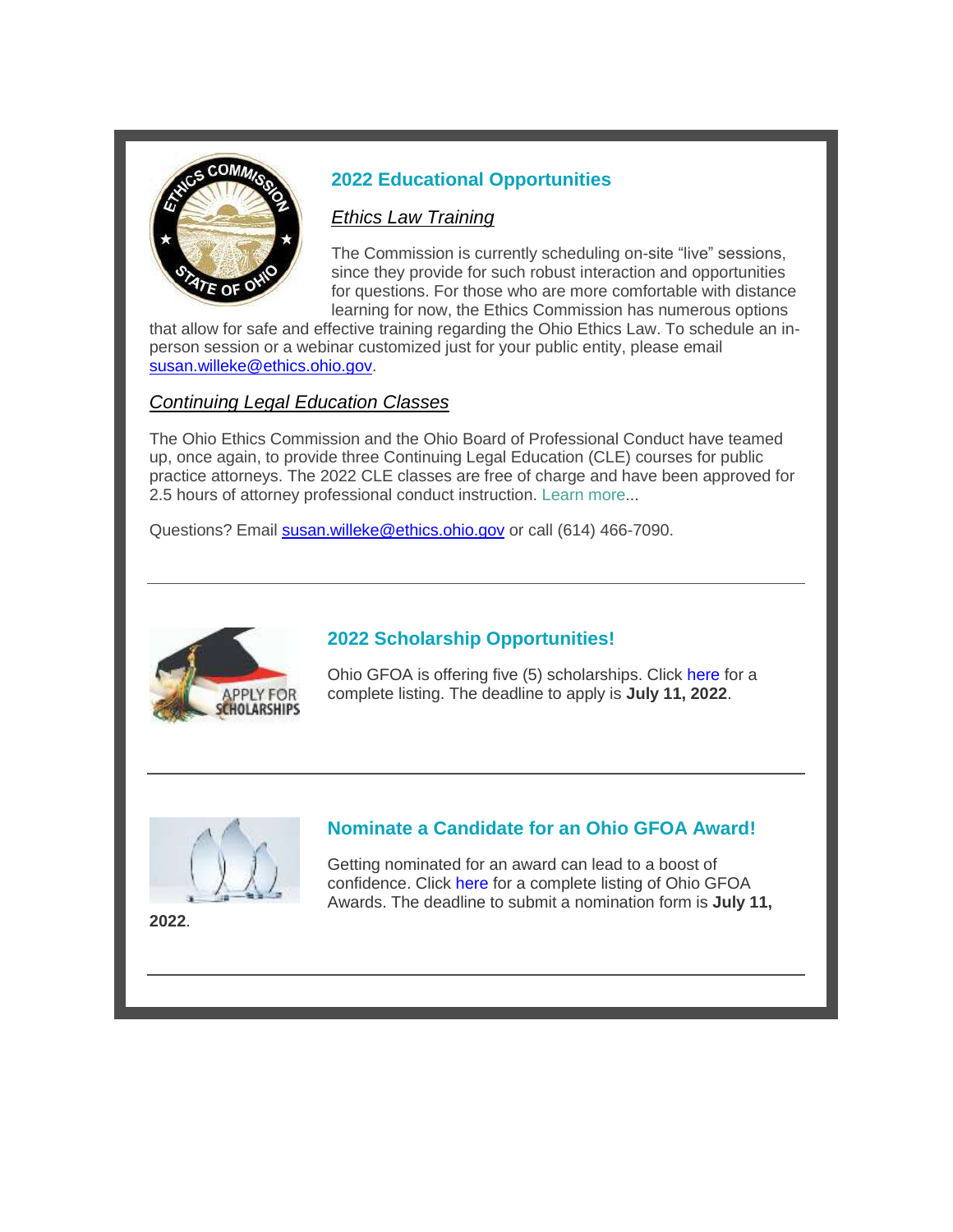

**GFOA 116th Annual Conference -** *Ohio Reception*

Ohio GFOA and [Equitable](https://equitable.com/) are sponsoring a reception on **Monday, June 6, 2022**, from **5:30—7:30 p.m.**, at [Zanzibar](https://www.zanzibaratx.com/) (rooftop terrace at the Austin Marriott Downtown).

If you are attending the [GFOA Annual Conference,](https://www.gfoa.org/conference) in Austin, Texas, come join us. [RSVP](mailto:gfoa@assnoffices.com) no later than, **Friday, May 27, 2022**.



### **Ohio GFOA 35th Annual Conference and Membership Meeting**

Ohio GFOA's 35th Annual Conference and Membership Meeting will take place **October 5-7, 2022**, at the Hilton Easton, in Columbus.







### **Seeking Board Candidates for 2022**

All Ohio GFOA members are urged to consider being nominated for a Board of Trustee position - either self nomination or nominating another member with the members' consent. This includes current board members

deciding to run a second term.

The Nominating Committee is seeking candidates for the following trustee positions: City/Village, County, Non-Governmental, School, and Township. Interested members should contact [Angel Mumma,](mailto:mummaal@cota.com) Ohio GFOA 2022 Nominating Chair.